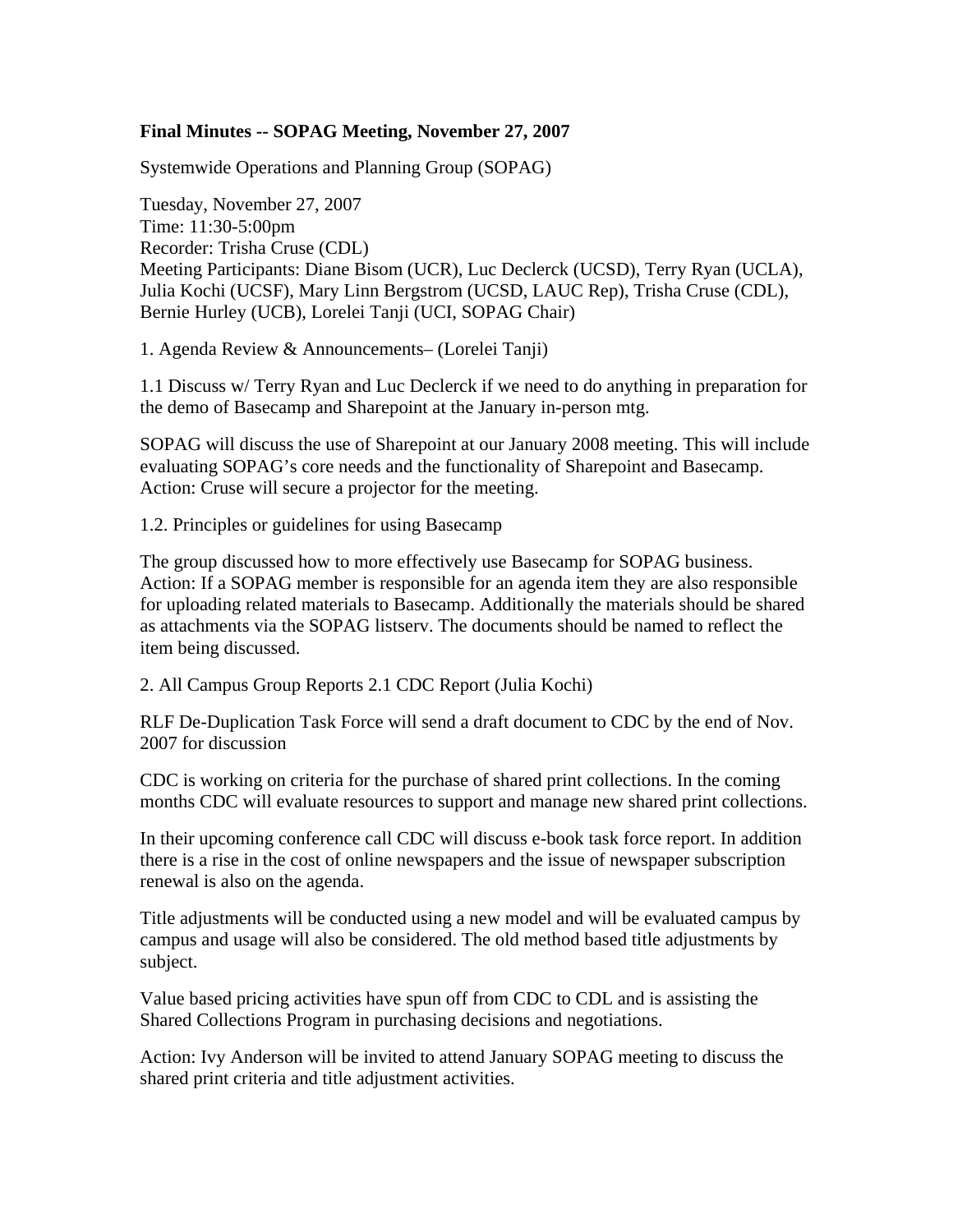# 2.2 SCO Report

The SCO representative, Gail Yokote was attending the simultaneously scheduled UL meeting. However Kochi reported that SCO has confirmed that they should remain an all campus group as scholarly communication is a very relevant topic on the campuses.

There is a Task Force that is establishing principles for participating in transformative scholarly publishing models. A draft is available and will be discussed.

# 2.3 HOPS Report (Patrick Dawson)

Patrick Dawson, the HOPS representative, was attending the simultaneously scheduled ULs meeting. SOPAG briefly discussed the HOPS workshop on the Future of Public Services. It was observed that marketing and assessment remains an overarching need. SOPAG will present the output of the workshop to the ULs at the joint November UL/SOPAG for discussion. The overall goal of the discussion will be to leverage the good work that HOPS has undertaken as part of the workshop process.

# 2.4 HOTS Report (Luc Declerck)

Luc reported that HOTS has met and is working on analyzing the OCLC reports for cataloging. HOTS is also looking ahead and considering new methods for cataloging. HOTS has discussed the mass digitization activities and recommended against loading the mass digitization records in local ILS. HOTS is also looking at reclamation projects and impact on MELVYL. HOTS was very pleased with the exciting bindery report and felt that the recommendations were very reasonable.

# 2.5 LTAG Report (Terry Ryan)

LTAG had a conference call and discussed how to engage with systemwide activities. Each member of LTAG will be assigned to an ACG and will evaluate the goals of each specific ACG and how their activities might relate to LTAG activities and how they might work together.

#### 2.6 RSC (Gail Yokote)

RSC discussion was deferred since Gail Yokote, the RSC representative, was attending the simultaneously scheduled UL meeting.

#### 2.7 Role of SOPAG liaisons to ACGs (discussion)

Lorelei Tanji provided a draft document that outlined SOPAG/ACG liaison roles and responsibilities roles including communicating with SOPAG and other ACGs. The group provided feedback on the document. Action: Lorelei will revise the draft and share with SOPAG for comment.

2.8 Collaborative communication tools for ACGs and SOPAG SOPAG discussed the need to centralize the sharing of documents and calendars, etc.

3. A Structure for Implementing UC Libraries Collaborative Projects Bernie Hurley led the discussion on the final documents on a Structure for Implementing UC Libraries Collaborative Projects. SOPAG commended the work of Kate McGirr and Bernie and thanked them for helping SOPAG move forward on this issue. Bernie will present the output of the activities to the ULs at the joint November UL/SOPAG for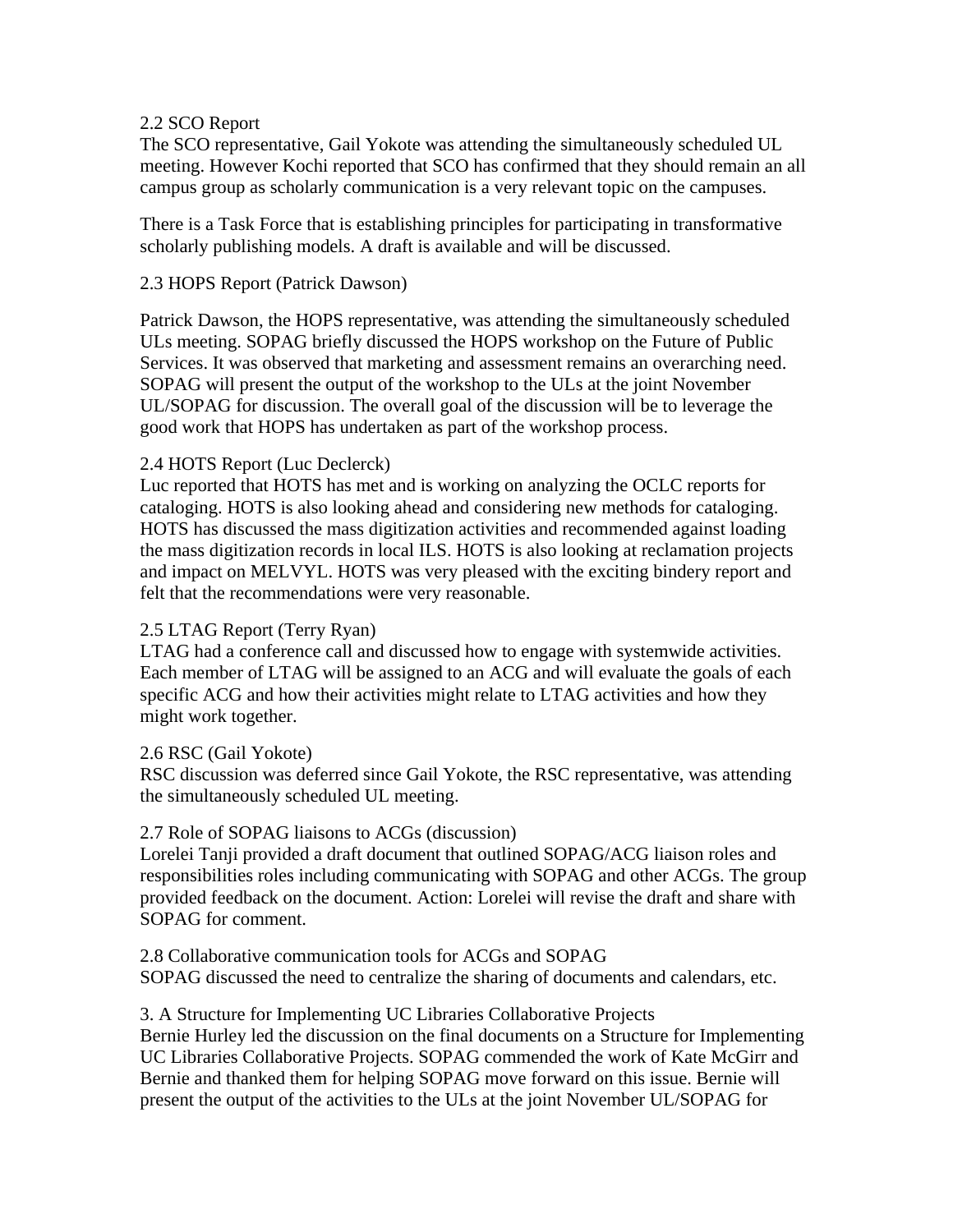discussion. Action: SOPAG requested that we take up the topic of project management at a future SOPAG meeting.

#### 4. e-dissertations (Trisha Cruse)

Trisha presented the draft SOPAG ETD TF draft charge for discussion. SOPAG suggested that the task force activities be broken into two phases. The first phase will be a pilot working with only campuses that are submitting electronically (UCSD and UCSF). Cruse will report activities to SOPAG throughout phase 1. Phase 2 will be informed by the activities of phase 1 and will include other campuses that are interested in submitting ETDs electronically. Cruse will present that draft charge to the ULs for discussion at the joint November UL/SOPAG meeting and revise the charge as necessary. The revised charge will be shared with SOPAG.

# 5. Task Force Reports

# 5.1 Bibliographic Services Task Force (Terry)

# a. UC/OCLC Pilot Update to the ULs

Terry Ryan provided an overview of activities related to the UC/OCLC Pilot. Ryan shared and SOPAG discussed overall and individual campuses timelines (excel spreadsheets with will be posted on the on the project webpage . It is a dynamic timeline and will change. It is a tool to communicate with people about the UC/OCLC Pilot. A CDL tab will be added that reflects CDL activities.

Ryan communicated that the campuses will need to get ready for the upcoming pilot. There are a number of actions that each campus will need to take in preparing for the pilot – see the project webpage for details. These activities break down into four areas: —A. Think about reclamation projects. (see document on project website that provides guidelines for identifying reclamation project and the advantages for doing now or after the pilot).

—B. Test and configure the local system for Z39.50 integration with OCLC, based on the experience of the lead implementers.

—C. Confirm WorldCat Local settings that will be used to create the campus-specific WorldCat Local instance.

—D. Announce the pilot and prepare to support users that will work on marketing and communication. Two task group help and user support and user communications have been appointed.

6. Digital Library Workshop (Luc Declerck, Julia Kochi, Trish Cruse, and Bernie Hurley – planning team)

The planning team discussed the current plans for the Digital Library Workshop. The team suggested holding the workshop in conjunction with the joint UL/SOPAG meeting in March 2008. Action: the team will recalibrate the participants, activities, and agenda for the workshop and share with SOPAG. The team will also confirm the date and begin securing resources for the workshop.

Report on CDL Related Items (Trisha Cruse)